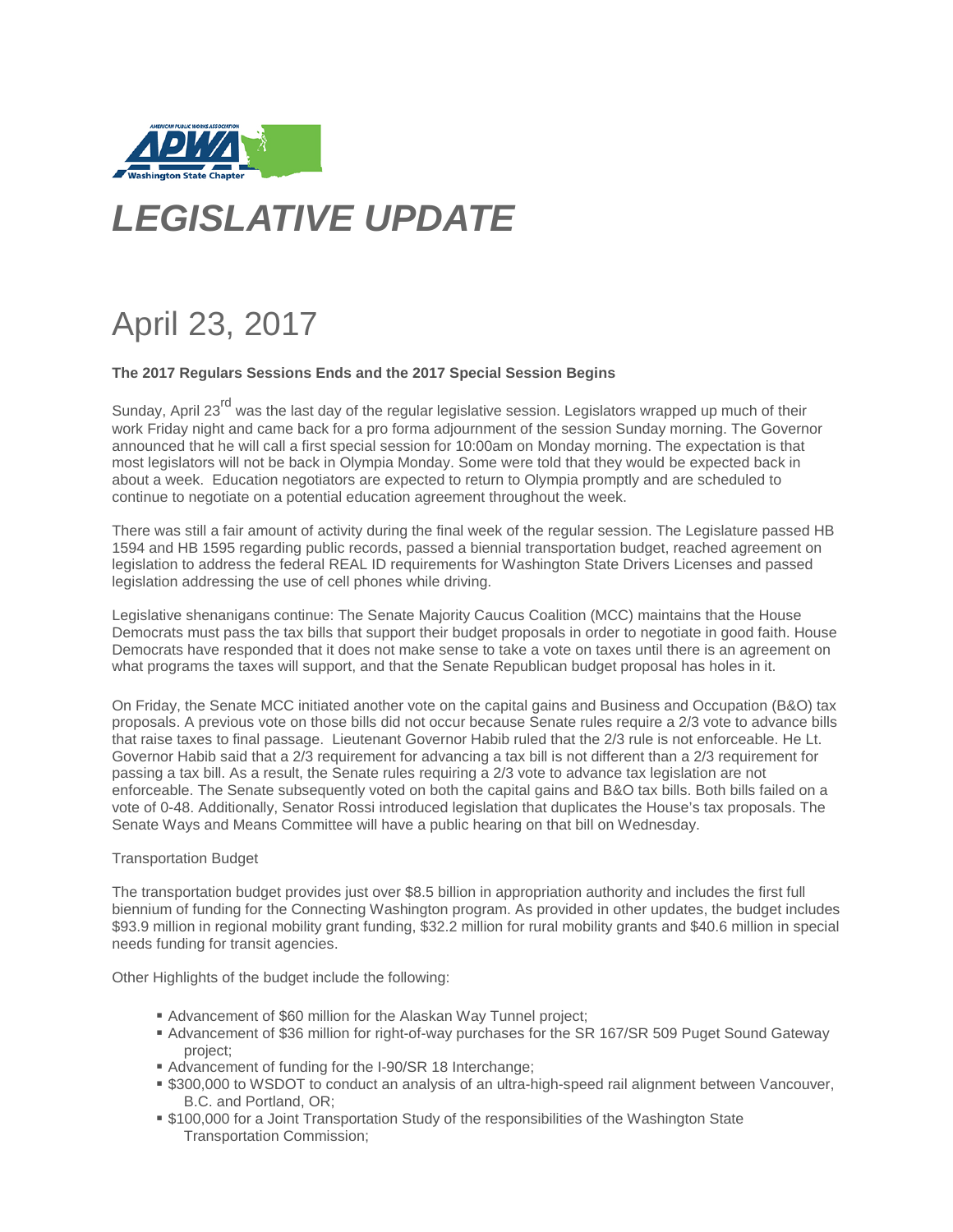- \$500,000 for the Joint Transportation Committee to conduct a study of air cargo movement at Washington airports;
- **Direction to the Transportation Commission to continue to move forward with the road user charge** task force and pilot project;
- An additional \$162 million for fish passage barrier removal over the 16-year plan; and
- \$19.5 million for the cost of operating two new Amtrak Cascades routes from Seattle to Portland.

### April 4, 2017

#### *The Deadline for Policy Bills has Passed*

Wednesday March 29<sup>th</sup> was the deadline for the legislative policy committees. The fiscal committees have until April 4<sup>th</sup>. The deadlines do not apply to bills necessary to implement the budget, but for most bills, last Wednesday was the end of the road.

#### A few bills that managed to survive include:

SB 5049 – concerning relocation assistance following real property acquisition for public works. This bill is now in the House Rules Committee.

SB 5445 – prohibiting the use of eminent domain for economic development. This bill passed out of the House Judiciary Committee last week and is now in the House Rules Committee.

HB 1538 – requiring prime contractors to bond the subcontractors portion of retainage upon request. This bill is in the Senate Rules Committee.

SB 5080 – concerning actions for damage to real property resulting from construction, alteration, or repair on adjacent property. This bill passed from the House Judiciary Committee and is now in the House Rules Committee.

HB 1606 – requiring transportation benefit districts to hold a public hearing prior to imposing fees or charges by a vote of the governing board. This bill is now in the Senate Rules Committee.

#### Bills that did not make the deadline include:

SB 5228 – concerning the definition of hydraulic project in relation to the hydraulic project approval permits. This bill failed to pass the House Agriculture & Natural Resources Committee.

#### Other bills that have failed to survive this session include:

SB 5711 – pre-emption concerning telecommunications services. This bill failed to pass the Senate, and now resides in the Senate Rules Committee. Whether this bill is resurrected is unknown although local government lobbyists are keeping a jaundiced eye on it.

SB 5788/HB 1574 – concerning construction contracts. These bills failed to pass their chamber of origin several weeks ago. A discussion during the interim is likely regarding the use of notice clauses in construction contracts that extinguish claims of a contractor, subcontractor or supplier. The lobbyist for the Association of General Contractors (AGC) has indicated a preference for working with APWA to craft a resolution to their issues. The GAC will take the lead to set up interim discussions.

Also last week, the Legislature focused on the various budgets. The House passed their general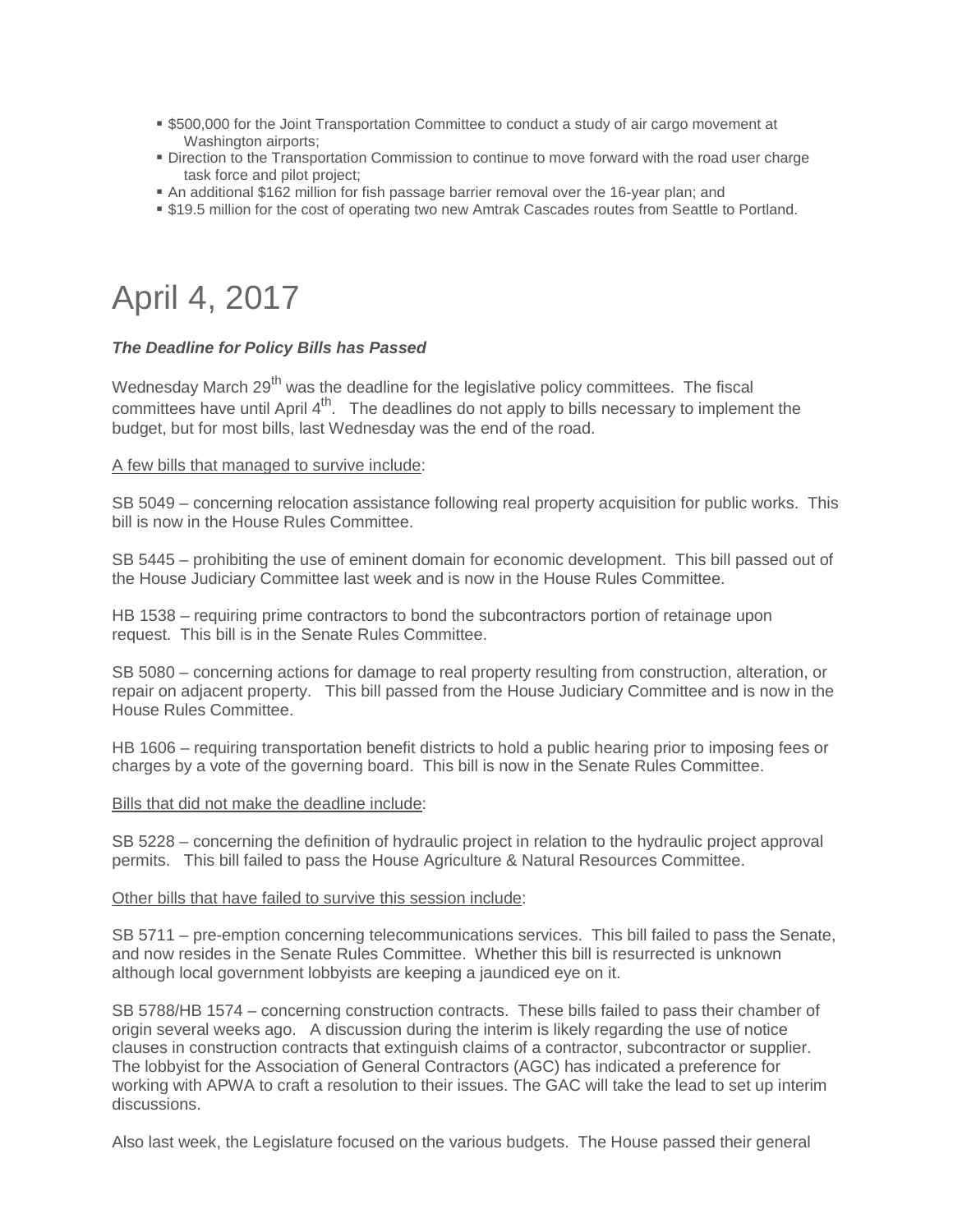fund budget Friday on a partisan vote of 50-48. Republicans introduced 41 floor amendments and six were accepted. Much of the disagreement between Republicans and Democrats regarding the House budget is focused on the revenue assumptions for the total spending amount. The House budget assumes the passage of revenue increases included in HB 2186.

HB 2186 includes the following provisions:

- **Establishes a 7% capital gains tax:**
- **IMPOSES a 20% Business and Occupation surtax on certain activities, creates a new** deduction of \$250,000 and repeals several preferential rates;
- Creates a progressive Real Estate Excise Tax of 2% if the selling price is between \$1 million and \$5 million and 2.5% if the selling price is equal to or greater than \$5 million; and
- Eliminates tax exemptions or credits for extracted fuel, prescription drug resellers, nonresident sales taxes and bottled water.

### March 28, 2017

#### *Budget Discussions Take Center Stage*

Policy committees are winding down – their deadline to pass bills is Wednesday. The budgets have taken center stage in this legislative session, and last Thursday night, the Senate Republicans passed their budget, SB 5048, by a 25 to 24 vote margin. The senate transportation budget, SB 5096, sits in the Senate Rules Committee. The senate capital budget has yet to be released. The House Democrats will release their budgets on Monday, March  $27<sup>th</sup>$ .

These budget proposals are the opening act to a long drama, and should not be mistaken as revealing what will land on the Governor's desk. They are indicative of the positioning of the respective caucuses, and their differences demonstrate how far the legislators must go to reach a compromise. Most are still assuming several special sessions.

With that caveat, the Senate budget proposal provides a significant increase in education funding. The total amount of K-12 funding increases from \$13.2 billion currently to \$27.6 billion, with a total per student funding model dedicating \$12,500 to each student. The budget does this, in part, by setting a statewide levy for education at \$1.55 per thousand. This approach increases the school levy rates in "property rich" districts like Seattle and Bellevue, while reducing school levy rates in "property poor" districts, mostly outside of King County. The current levy rates vary from a low of just over \$1.00 per thousand to a high of more than \$9.00 per thousand.

To fund the additional educational spending and added spending on the behavior health system without raising other taxes, the proposal cuts various human service programs and books \$109 million savings from eliminating the state contribution to the Law Enforcement Officers and Firefighters plan 2 retirement system contributions. The budget also assumes savings from the passage of a sovereign immunity bill, SB 5896, and the proposal fails to fund 38 of the state employee contracts negotiated by the Governor's office. The Senate budget also sweeps \$127 million from the Public Works Assistance Account, while assuming implementation of SB 5033, which authorizes the state to issue bonds for local infrastructure projects, pooled by the Public Works Board, that would enjoy the full faith and credit of the state.

The House proposal is expected to rely on increased revenues, but at this writing, it is unknown what they would entail.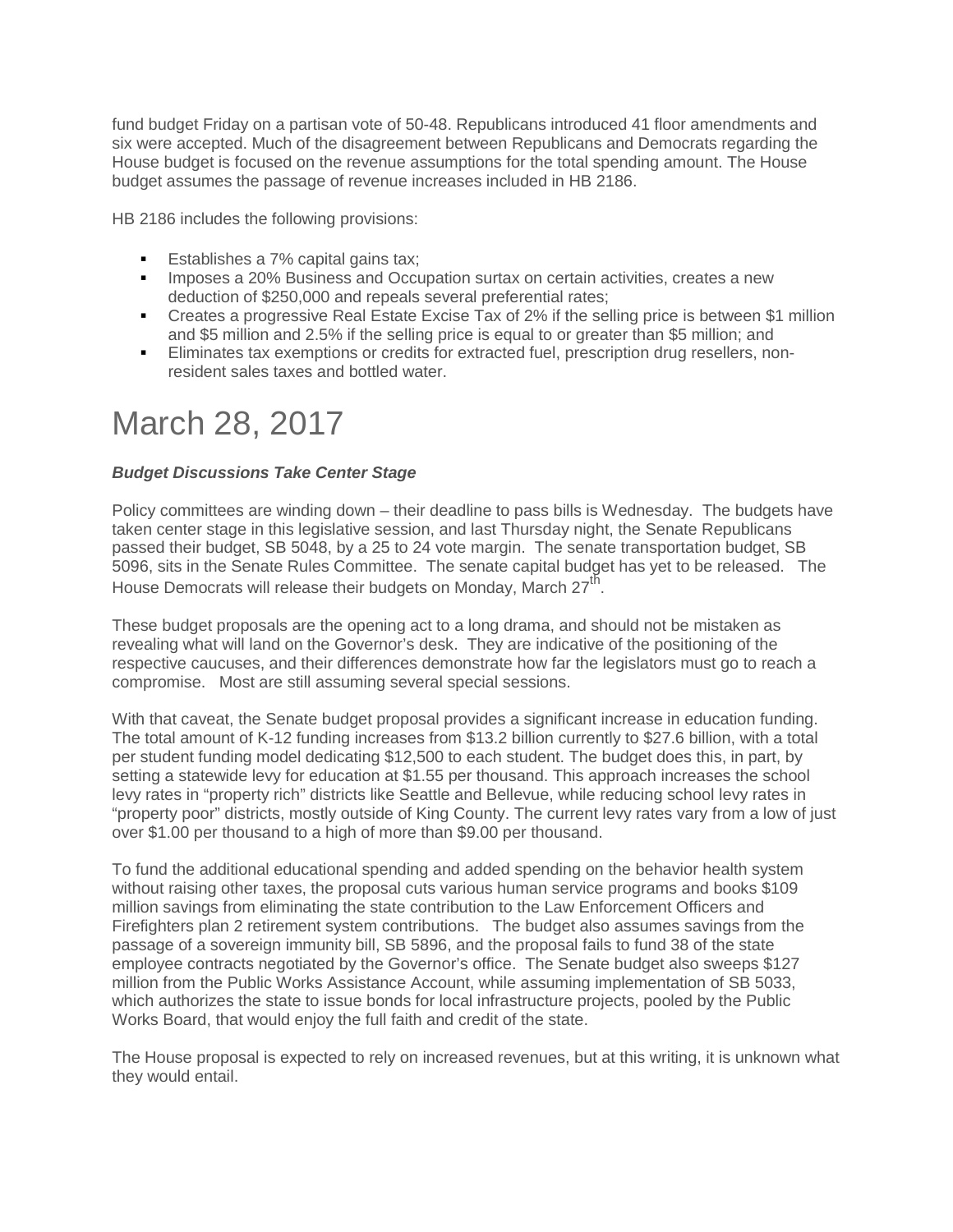## March 21, 2017

#### *State Revenue Forecasts Released Budget Proposals Expected Soon*

The State Forecast Council released the March revenue forecast on Thursday. The General Fund (GF-S) revenue forecast increased by \$247 million for the 2015-17 biennium, and increased by \$303 million for the 2017-19 biennium. Some legislatorsmay spin that increase as significant and that no additional tax increases are need. Others are likely to spin that this is less than a one percent variation in the state budget so tax increases are necessary to meet the state's McCleary obligations.

The forecast signals the release of the Senate Republican budget proposal, which should be released either on March  $20^{th}$  or  $21^{st}$ . The House Democrats will release their budget proposal a week later, likely March 27<sup>th</sup>. The transportation and capital budgets will be released either in tandem with the operating budget proposals or soon thereafter. The Senate Transportation Committee has scheduled a hearing on the transportation budget bill on March 21<sup>st</sup>.

The next bill cutoff is March 29<sup>th</sup>, when the policy committees must end their work. The fiscal committees have until April  $4<sup>th</sup>$ . Opposite house cutoff is April 12<sup>th</sup>, and the regular session is scheduled to end April 23<sup>rd</sup>. Few believe that the Legislature will have the budget done in time and that special sessions are assumed. Each special session, which can be called only by the Governor, last up to 30 days. Already there is talk of this budget negotiation lasting until and through June.

As the 2017 session lurches forward, fewer bills survive the deadlines: here are some that are still moving through the process:

HB 2052 (Buys). This bill concerns the recertification of public bodies using alternative contracting methods. It is scheduled for a public hearing in the Senate Committee on State Government on March 24<sup>th</sup>.

SB 5080 (Padden). This bill is about the statute of limitations that apply to actions for damages to real property resulting from construction, alternation, or repair on adjacent property. It is scheduled for executive session in the House Judiciary Committee on March  $23^{\text{rd}}$ .

SB 5289 (Rivers). The distracted driving bill has a hearing in the House Transportation Committee on March 23<sup>rd</sup>. This version of the bill (the House version is HB 1371) exempts those with employed as a commercial motor vehicle driver who uses a personal electronic device within the scope of their employment.

SB 5445 (Padden). This bill prohibits the use of eminent domain for economic development. This bill is scheduled for executive session (committee passage) in the House Judiciary Committee on March 23<sup>rd</sup>.

### March 14, 2017

#### *The 2017 Legislature Resumes Committee Work*

Floor action ended March  $8^{th}$ . The Legislature switched back to committee hearings – this time, House Committees hearing Senate bills and Senate Committees hearing House bills. The next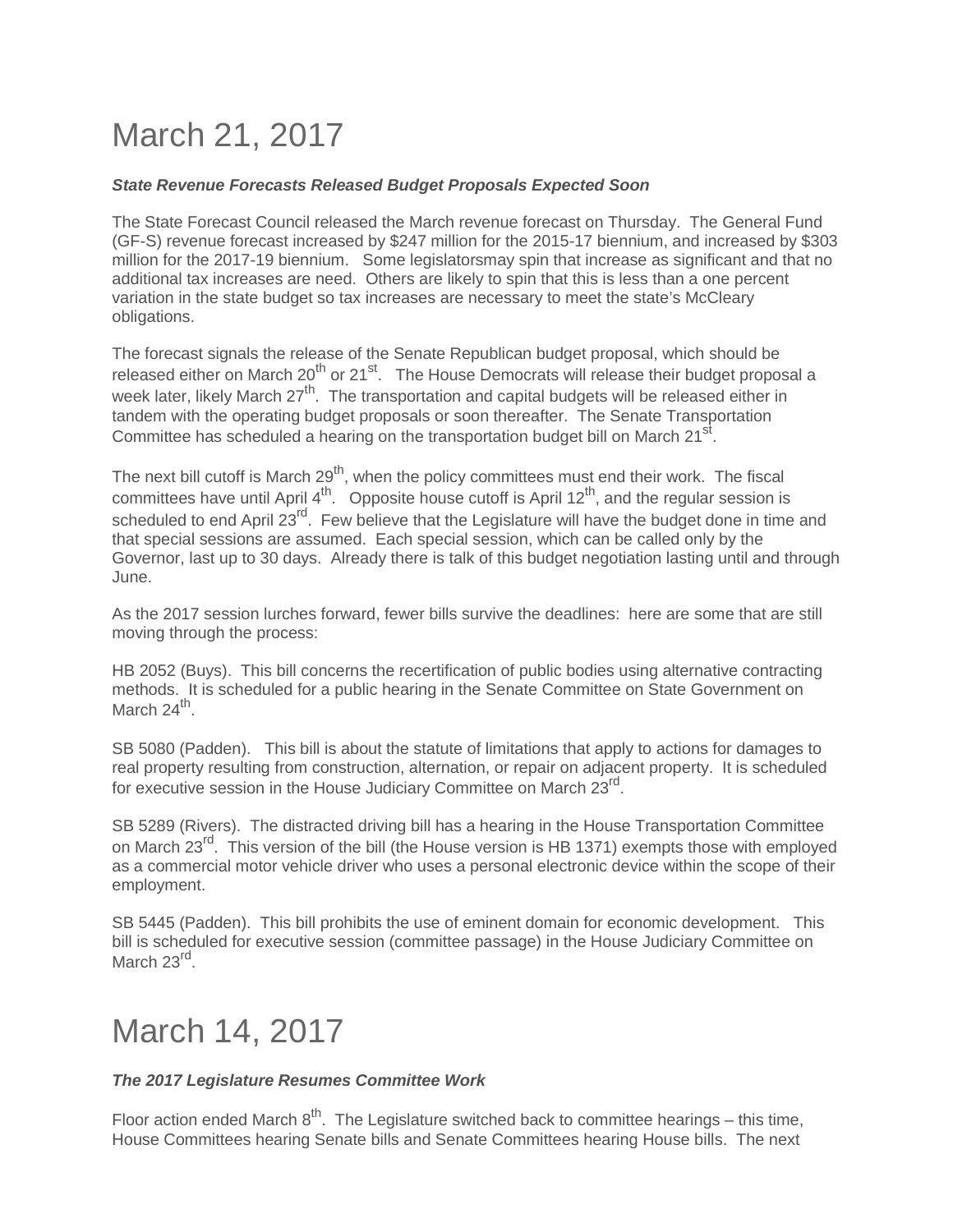cutoff is not until March 29<sup>th</sup> when the policy committees cease their work; the fiscal committees continue until April 4<sup>th</sup>.

During the last phase, the Senate passed 283 bills of the 893 senate bills that were introduced, and the House passed 376 of the 1176 house bills introduced. Of those only a fraction impacts public works. The following are the most pertinent bills:

Bills that survived:

**SB 5080** (Padden). Concerning actions for damage to real property resulting from construction, alteration, or repair on adjacent property.

**SB 5301** (Miloscia). Including repeat and willful violations of certain state laws to the state's responsible bidder criteria.

**SB 5445** (Padden). Prohibiting the use of eminent domain for economic development.

**HB 1086** (Blake)/**SB 5438** (Braun). Promoting the completion of environmental impact statements within two years.

**HB 1395** (Peterson/**SB 5146** (Liias). Allowing public transportation benefit area authorities to use job order contracts and procedure.

**HB 1538** (Stambaugh). Requiring prime contractors to bond the subcontractors portion of retainage upon request.

**HB 1673** (Doglio). Adding training on public works and prevailing wage requirements to responsible bidder criteria.

Bills that failed to pass:

**SB 5711** (Ericksen). Concerning telecommunications services.

**HB 1332** (Fey). Concerning dangerous objects on county roads and bridges.

**HB 1367** (MacEwen). Concerning the maintenance and repair of private roadways impacting the public interest.

**HB 1574** (Rodne)/**SB 5788** (Brown). Concerning construction contracts.

### March 7, 2017

#### *A Special Session Appears Likely Entering Week 10*

Floor action is wrapping up on Wednesday, March  $8^{th}$ . The pace of the legislativesession picks up considerably afterward – policy committees having only three weeks to work through the bills from the other chamber. At this writing, there is only 48 days left of regular session.

Nobody is optimistic that the Legislature will get its work done before regular session ends on April 23<sup>rd</sup>. I was told last week, that negotiations have not occurred regarding the McCleary. This year feels like 2015, when the Legislature went right up to July before coming to a budget agreement.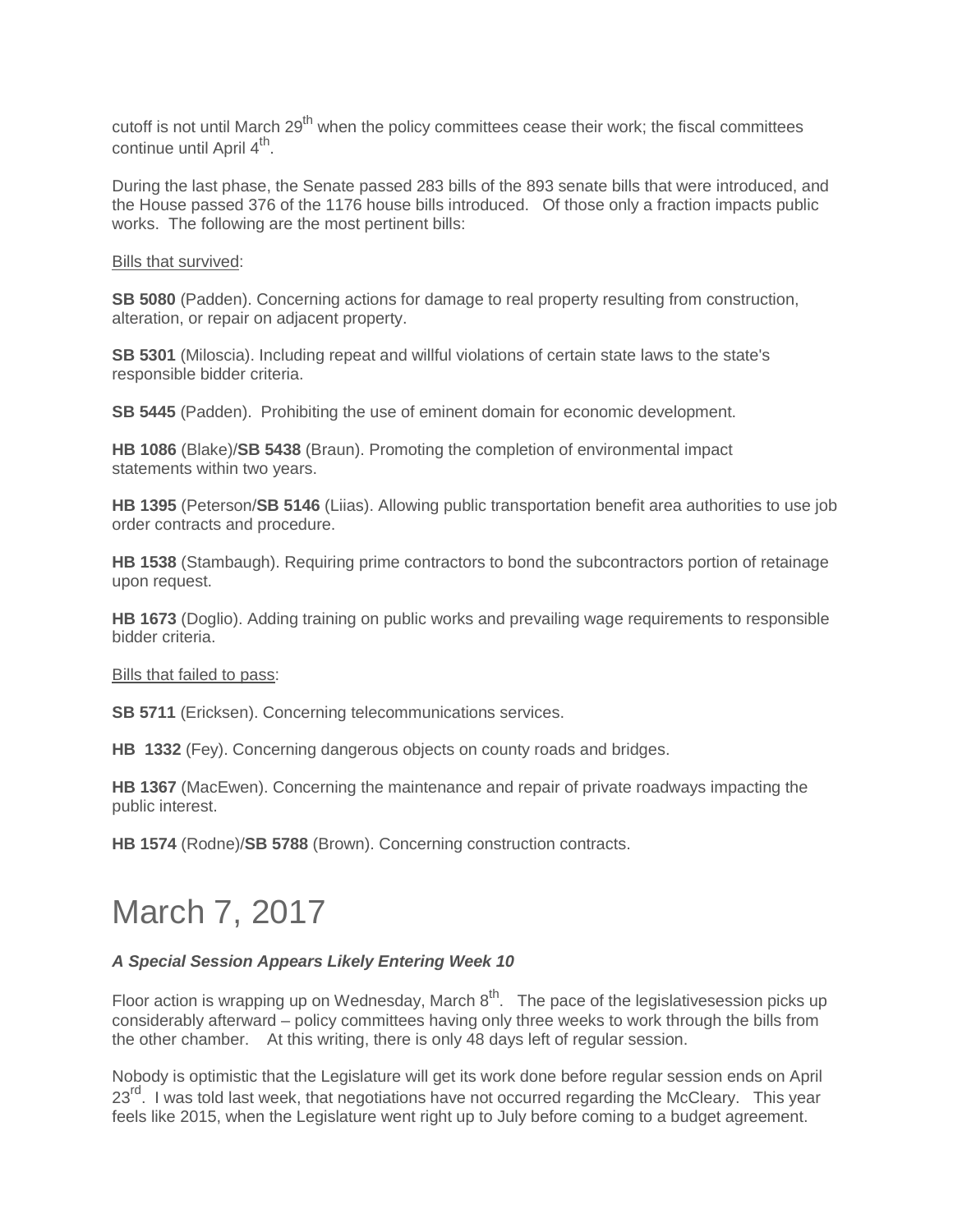Regarding bills of interest to APWA, the following are still alive:

**HB 1395/SB 5146** – these bills allow transits to use job order contracting. The House bill passed last week and the senate bill is on the Senate floor calendar.

**HB 1538/SB 5222** – these bills require prime contractors to bond the subcontractors' portion of retainage upon request. Both bills have been amended, and both bills are on their respective chamber's floor calendar.

**SB 5301** – includes willful violation of certain state laws to the state's responsible bidder criteria. This bill passed the Senate and is currently in the House Capital Budget Committee.

**SB 5711** - this bill concerns cell phone facility siting. This bill limits what cities site-specific charges for small cell facilities to \$500. Cities and towns must authorize the installation of small cell facilities or networks on city or town-owned structures located outside of the right-of-way to the same extent access is permitted to structures for other commercial projects or uses. Among other mandates, an application for a master permit for attaching small cell facilities or installing a new or replacing a pole must be approved within 90 days of submittal. This bill is on the Senate floor calendar.

**SB 5788** – this bill concerns the notice clauses in construction contracts. Originally, the bill made the use notice clauses unenforceable. As amended, if a contractor did not follow the notice requirements of a contract, the owner must show they were harmed to enforce the notice clause. The House version failed in its committee of origin. SB 5788 is currently in the Senate Rules Committee and has until 5 pm on March  $8<sup>th</sup>$  to get a Senate floor vote – which is looking unlikely.

### February 28, 2017

#### *Attention Shifts to the Floor Action in House of Origin*

Friday, February 24th was the fiscal committee cut-off. Bills that did not pass out of their respective fiscal committees by Friday evening are technically dead. The exception to this rule is bills that are considered "necessary to implement the budget." Between now and March 8th, the focus will be on floor action.

After March 8th, the attention will shift back to committee action, but we will also see intense focus on the release of budgets. The next fiscal forecast is mid-March and the expectation is that the Senate will release its budget proposal around March 20th. The Senate will most likely release a budget that does not include any new revenue sources, which means there may be significant cuts to local government programs and shared revenues. This is not unexpected – most assumed that Senate Republicans would issue, as part of their negotiation positioning, a no-new-taxes budget. The extent that the House will push back on those local government cuts is unknown and leaves local governments in a precarious position.

Regarding bills that have survived both the policy and fiscal cutoffs, a number of contracting/bidding bills are still alive. The Government Affairs Committee is tracking the following contracting/bidding bills.

**HB 1395** (Peterson) allows transits to use job order contracting.

**HB 1538/SB 5222** (Stambaugh/Hasegawa) requires prime contractors to bond the subcontractor's portion of retainage upon request. The House bill was amended to allow the prime contractor to withhold the bond premium of the subcontractor's retainage bond.

**HB 1673** (Doglio) adds training on public works and prevailing wage requirements to responsible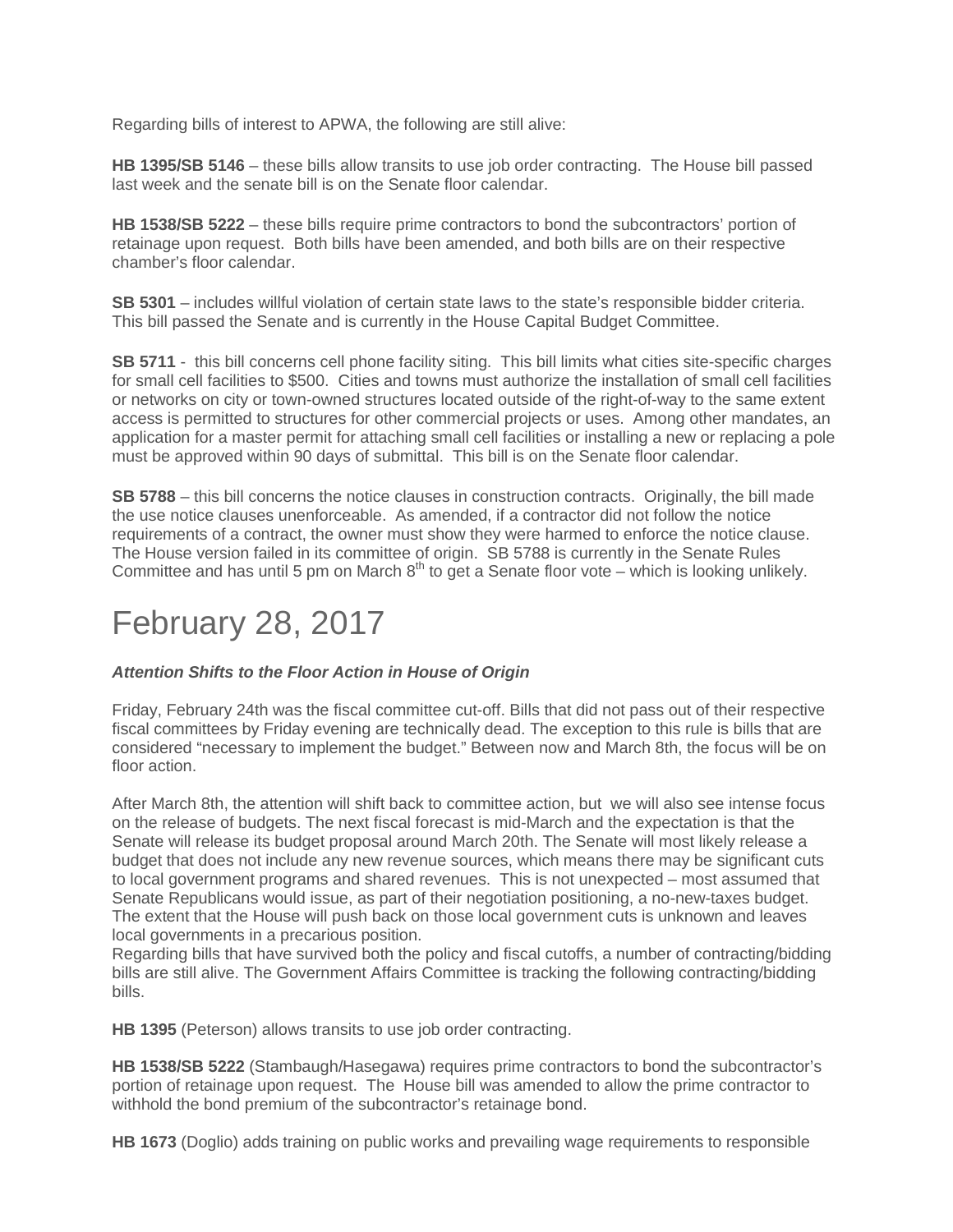bidder criteria.

**SB 5301** (Miloscia) applying to state agencies, this bill includes willful violations of certain state wage laws to the responsible bidder criteria.

**SB 5788** (Brown) allows a contractor, subcontractor or supplier to a construction contract claim an adjustment despite the failure to submit a claim notice or claim-related document in a specific time frame or form as required by the contract to the extent the person seeking to enforce the contract notice provision was not prejudiced by the failure to comply. APWA has joined a chorus of others opposing this bill.

### February 21, 2017

#### *Several Bills Dead After the First Cut-Date Passes.*

The February 17<sup>th</sup> policy bill deadline arrived and numerous bills on the APWA tracking list failed to survive it. The next deadline is February 24<sup>th</sup>, when fiscal committees must finish their work on bills with fiscal impacts. Thus, bills concerning public infrastructure finance are alive until then. None of these deadlines impact bills deemed necessary to implement the budget (NTIB).

#### **Below are a few bills that failed to make the cut**.

HB 1009 - Clarifying that the authority to mitigate environmental impacts under the state environmental policy act applies only to significant adverse environmental impacts.

HB 1028 - Reducing air pollution associated with asphalt production in urban areas. This bill authorized cities planning under the Growth Management Act to adopt ordinances that require vehicles transporting asphalt loads to cover the load.

HB 1367 - Concerning the maintenance and repair of private roadways impacting the public interest.

HB 1454 - Prohibiting the use of eminent domain for economic development. This bills senate companion, SB 5445, survived the cutoff and is likely to make it to the House.

HB 1574 - Concerning construction contracts. This bill prohibits the use of contract clauses regarding claim notice. The senate version survived but was amended. The amended senate version shifts the burden to the contractor to show that the owner was not prejudiced by the contractor's failure to follow the claim notice provisions in the contract prior to obtaining an equitable adjustment for the claim.

HB 1589 - Specifying that certain types of changes to the allowable uses of a right-of-way are not subject to the requirements of the state environmental policy act.

HB 1745 - Establishing categorical exemptions in the state environmental policy act for development proposals that are consistent with locally adopted land use and shoreline regulations.

HB 1770 - Concerning transportation benefit district boundaries including whole parcels.

#### **Concerning bills that did survive the cut (so far) include:**

HB 1371/SB 5289 - Distracted driving.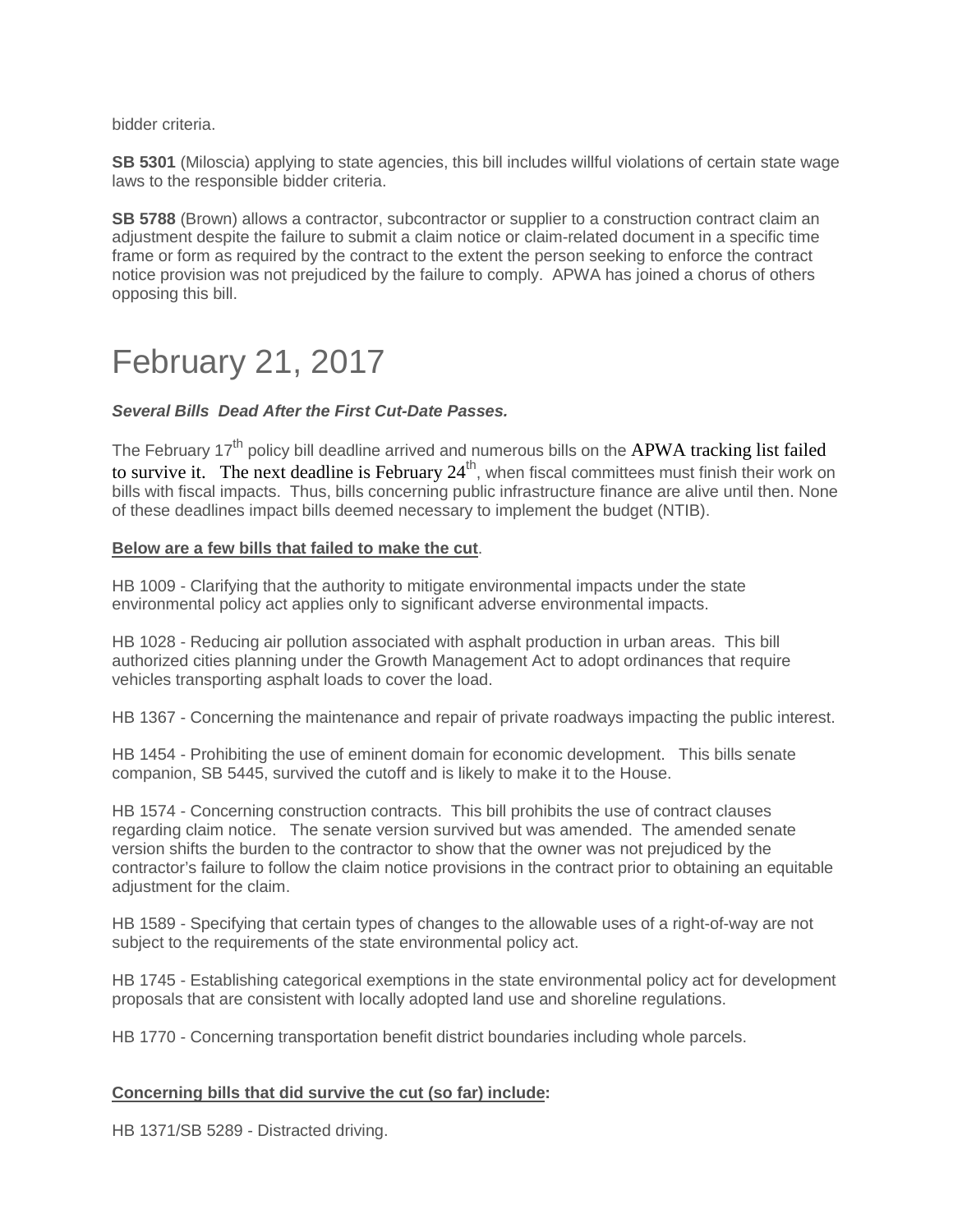HB 1332 - Concerning dangerous objects on county roads and bridges

HB 1395/SB 5146 - Allowing public transportation benefit area authorities to use job order contracts and procedure.

SB 5228 - Concerning the definition of hydraulic project in relation to the hydraulic project approval permits.

SB 5393 - Including fish passage barrier removal projects that comply with the forest practices rules in the streamlined permit process provided in RCW 77.55.181.

SB 5788 – (See failed bills HB 1574). This bill concerns construction contracts and was significantly amended in committee.

#### **Unsure**:

SB 5711 – The 5 G bill. Among other things, the bill requires cities and towns to: (1) authorize the installation of small cell facilities on city or town owned structures located outside the right-ofway; (2) allow service providers to place small cell facilities and networks on owned city or town owned facilities or on poles owned by a service provider located on the right-of way; and (3) provide service providers with access for attachments of small cell facilities.

The Senate Environment & Telecommunications Committee held a vote on the bill on February 8<sup>th</sup>. but the bill status, as of today, is "Held at the Desk." The House version, HB 1921, failed.

### February 14, 2017

#### *First Cut-Off Date is Near and Transportation Chairs Seek Input on Unfunded Needs*

We are approaching the first of legislative deadlines; by February  $17<sup>th</sup>$ , policy bills must pass from their committee of origin. February 24<sup>th</sup> is the deadline for the fiscal committees. Thus, week 6 of the session will primarily be used for voting bills out of committee as the Legislature transitions to floor action in the coming weeks.

Regarding transportation budgets, APWA's lobbyist spoke with the chairs of the House and Senate Transportation Committees, to see if it was worthwhile to seek state funding for new projects. The last transportation funding package funded many projects, but there remain unmet transportation needs in our communities.

While not optimistic that this biennium's transportation budget will include many new projects, both Rep. Clibborn and Sen. King are encouraging their committee members to submit project requests – if only to gauge the extent of unmet transportation needs of the state. The likelihood is slim of the current transportation budget funding these needs. However, we urge those who have such projects to engage your legislators to submit those projects if only to make the case for additional transportation investment.

Clearly, the state has many infrastructure needs – particularly after the State has decimated the public works assistance account to cover general fund expenses. On February 14, the House Capital Budget Committee will hear several of the concepts to address infrastructure funding. Below are the bills that the committee intends to hear: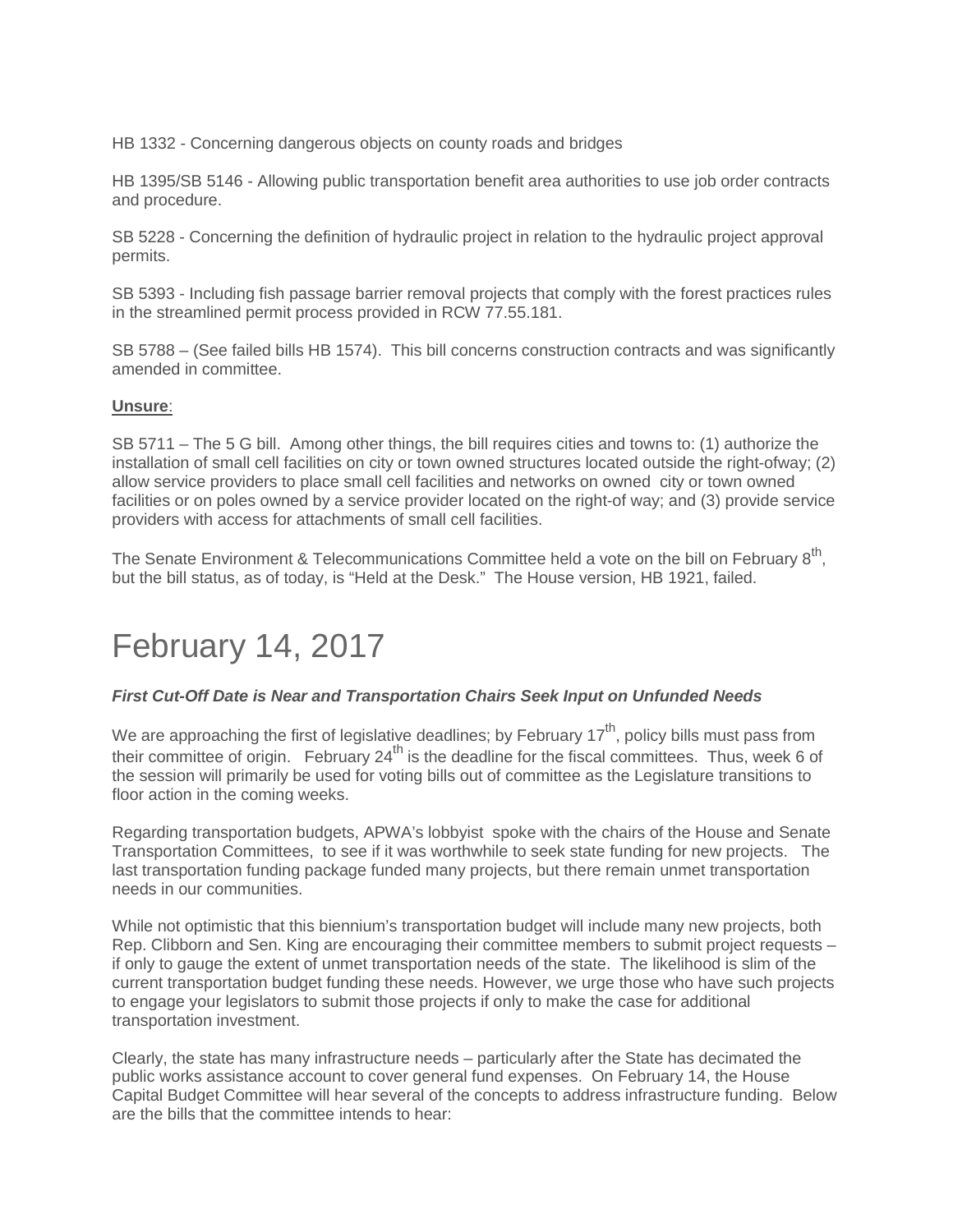|                   | Bill # Sponsor Title |                                                                                                                  | Summary                                                                                                                                                                                                                                                                                                                                                                                                                                                                                                                                                                                                                                                                                                                                                                                                                                                                                                                                                                                                                                                                                                                                              |
|-------------------|----------------------|------------------------------------------------------------------------------------------------------------------|------------------------------------------------------------------------------------------------------------------------------------------------------------------------------------------------------------------------------------------------------------------------------------------------------------------------------------------------------------------------------------------------------------------------------------------------------------------------------------------------------------------------------------------------------------------------------------------------------------------------------------------------------------------------------------------------------------------------------------------------------------------------------------------------------------------------------------------------------------------------------------------------------------------------------------------------------------------------------------------------------------------------------------------------------------------------------------------------------------------------------------------------------|
| HB<br>1051        | <b>DeBolt</b>        | Concerning financing<br>essential public<br>infrastructure.                                                      | Improves access and reliability to low-cost financing for<br>local government infrastructure projects by authorizing<br>public works bonds when local governments can<br>demonstrate: (1) The importance of the project; (2) Their<br>difficulties accessing existing private credit markets for<br>borrowings at reasonable interest rates; and (3) The ability<br>to reliably repay their share of the state's total cost of<br>retiring the public works bonds. Makes changes to the<br>existing public works program and creates the public works<br>financing assistance program. Creates the public works<br>financing assistance account and the public works financing<br>assistance bond repayment account. Takes effect January<br>1, 2018, if the proposed amendment to Article VIII, section<br>1 of the state Constitution, contained in House Joint<br>Resolution No.  (H-0423/17), is approved by voters at the<br>next general election. Makes an appropriation from the<br>public works assistance account to the department of<br>commerce for the purpose of providing loans to local<br>governments for infrastructure projects. |
| HB<br>1324        |                      | local infrastructure.                                                                                            | Authorizes the housing finance commission to develop and<br>implement a program to provide financing to local<br>governments for infrastructure projects. Authorizes a local<br>Tharinger Concerning the financing of government to enter into a financing agreement containing<br>the terms and conditions of a loan from the commission<br>and evidencing the obligation of the municipal corporation<br>to repay that loan under the terms and conditions set forth<br>in the financing agreement                                                                                                                                                                                                                                                                                                                                                                                                                                                                                                                                                                                                                                                 |
| <b>HB</b><br>1392 | <b>Blake</b>         | Concerning authorization<br>for projects and<br>appropriating funds<br>recommended by the<br>public works board. | Addresses project loans recommended by the public works<br>board.                                                                                                                                                                                                                                                                                                                                                                                                                                                                                                                                                                                                                                                                                                                                                                                                                                                                                                                                                                                                                                                                                    |
| HB<br>1677        | Peterson             | Concerning local<br>government infrastructure<br>funding.                                                        | Modifies public works projects provisions with regard to<br>local government infrastructure funding. Changes the<br>composition of the public works board.                                                                                                                                                                                                                                                                                                                                                                                                                                                                                                                                                                                                                                                                                                                                                                                                                                                                                                                                                                                           |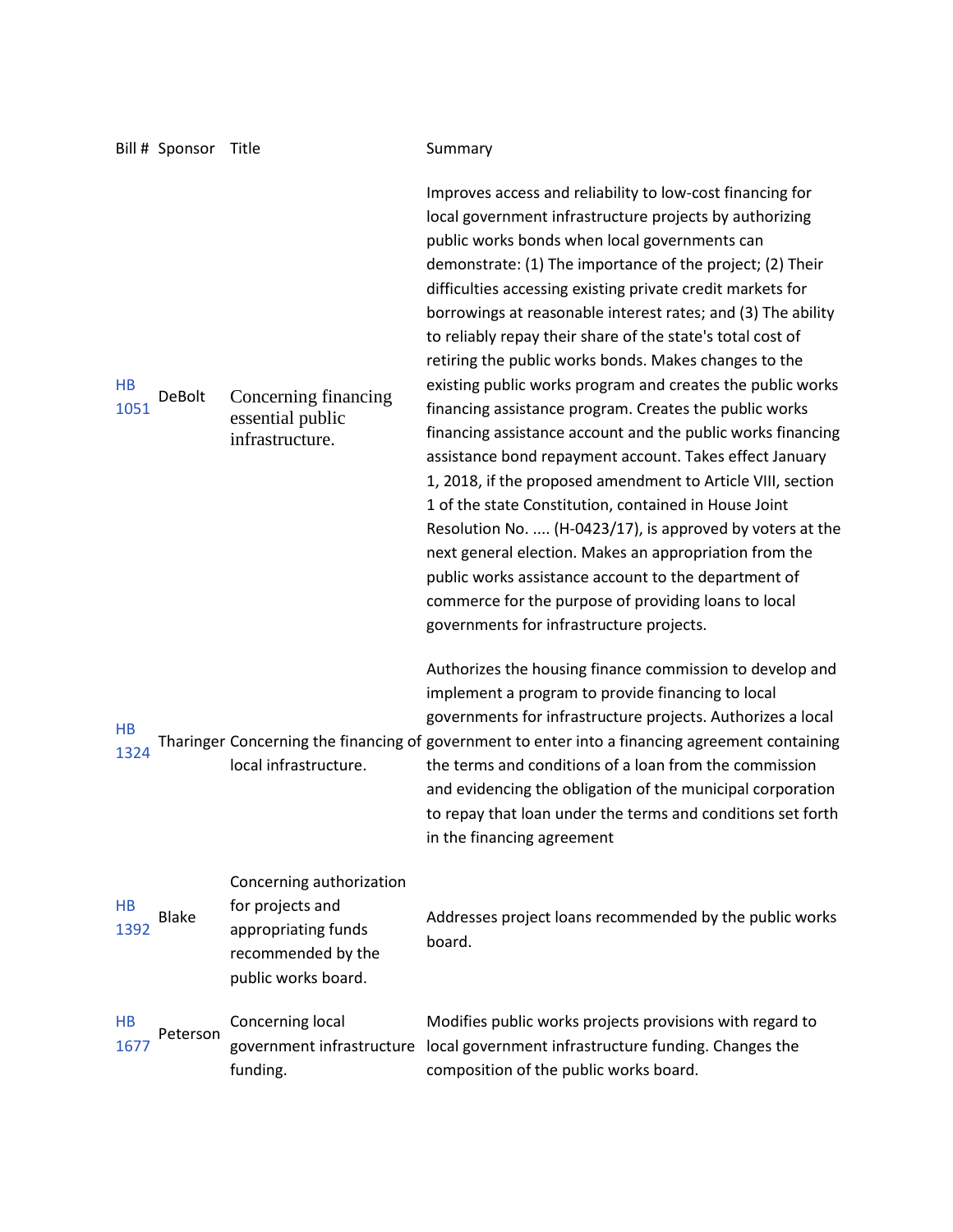## February 7, 2017

#### *The Fourth Week of Session is Marked by Movement on Few Public Works Bills*

Last week, Rep. Shelly Short (R-Addy) was appointed to the  $7<sup>th</sup>$  District Senate seat vacated by Senator Dansel, who is now at the U.S. Department of Agriculture. Senator Short's legislative assistant, Jacqueline Maycumber, is the new Representative from the 7<sup>th</sup> District.

Although the appointment of Senator Short addressed the immediate concerns about a tie in the Senate, questions remained about Senator Ericksen's ability to balance his appointment as Communications Director for the U.S. EPA Transition, while continuing to serve as a State Senator. Ericksen scheduled a press conference for last Wednesday to discuss that topic, but had to cancel the conference when his flight from Washington, D.C. was delayed.

The first legislative cut-off is quickly approaching. On Friday, February  $17<sup>th</sup>$ , policy bills that have not passed out of their original policy committee by the end of the day are mostly dead for the year (there are always exceptions to this rule). Currently, over 1000 House bills have been introduced and 800 Senate bills. Thus, policy committees will devote a significant amount of time over the next few weeks to hearing and voting on bills.

On February 2<sup>nd</sup> APWA testified in opposition to HB 1574 which would eliminate time limits for submitting claims in public works contracts. This concept has been introduced several times in the past. Since it did receive a hearing this year, the GAC is tracking to take further action if the bill moves forward.

In week five, hearings of interest include:

- HB 1606 Requiring transportation benefit districts to hold public hearings prior to imposing fees or charges by a vote of the governing board.
- SB 5611 Creating a demonstration project for preserving public infrastructure and agricultural lands in floodplains.
- SB 5438 Promoting the completion of environmental impact statements within two years.
- HB 1436 Concerning the state building code council.
- HB 1622 Concerning the state building code council.
- **HB 1885 Clarifying the roles of state and local governments in the regulation and mitigation** of water resources.
- HB 1918 Addressing treatment of groundwater under state water codes to support rural development while protecting instream flows.

Focusing on bills related to the State Environmental Protection Act, there are numerous bills on the APWA tracking list. Yet, only few bills are scheduled for committee action: HB 1086/SB 5438, which require a lead agency to aspire to prepare a final environmental impact statement in as expeditious a manner as possible while not compromising the integrity of the analysis. And, HB 1268, which exempts the construction of sidewalks, sidewalk extensions, paths, and pedestrian walks from SEPA review processes so long as the project does not include certain features. We expect that HB 1268 will be amended to cite the current rule that addresses that issue.

The GAC is also tracking a number of bills that introduced to address the shortfall in current public works infrastructure funding.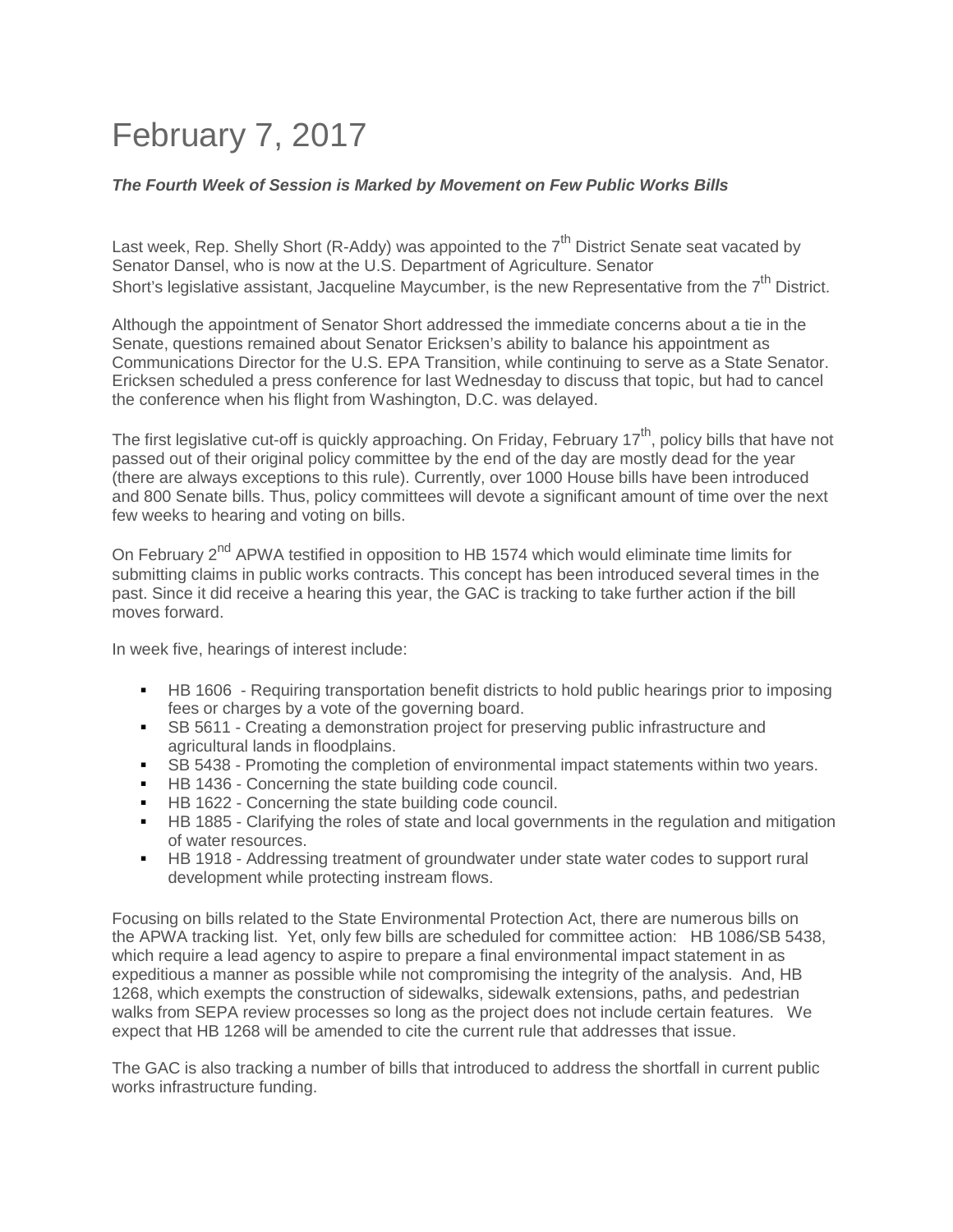## January 25, 2017

#### *The Second Week of the 2017 Session Continues a Slow Start*

Week two of the 2017 session is done and we are in the midst of week three. The flu has hit Olympia hard –a few legislators have missed days and more than a few staff have been missing. This has contributed to what feels like a slower than normal pace.

The recent resignation of Sen. Dansel has contributed to this slower pace. That resignation creates a tie in the Senate of 24 majority coalition caucus (23 Republicans plus Democrat Sen. Sheldon) and the 24 Senate Democrats. This tie makes senate floor action problematic and this impact will linger until a Republican replacement is appointed to fill Sen. Dansel's seat. Also, Sen. Ericksen, a Republican from Whatcom County, has taken a position with the transition team at the EPA. He intends to keep his senate seat and commute between Washington DC and Olympia. His anticipated absences will also create a tie situation. How this impacts the senate remains to be seen.

Below are the bill deadlines for the 2017 session:

| <b>January 9, 2017</b>   | First Day of Session                                                                                                                                                                                                                                                         |
|--------------------------|------------------------------------------------------------------------------------------------------------------------------------------------------------------------------------------------------------------------------------------------------------------------------|
| <b>February 17, 2017</b> | Last day to read in committee reports (pass bills out of committee and read<br>them into the record on the floor) in house of origin, except House fiscal<br>committees and Senate Ways & Means and Transportation committees.                                               |
| <b>February 24, 2017</b> | Last day to read in committee reports (pass bills out of committee and<br>read them into the record on the floor) from House fiscal committees<br>and Senate Ways & Means and Transportation committees in house of origin.                                                  |
| March 8, 2017            | Last day to consider (pass) bills in house of origin (5 p.m.).                                                                                                                                                                                                               |
| March 29, 2017           | Last day to read in committee reports (pass bills out of committee and<br>read them into the record on the floor) from opposite house, except<br>House fiscal committees and Senate Ways & Means and Transportation<br>committees.                                           |
| April 4, 2017            | Last day to read in opposite house committee reports (pass bills out of<br>committee and read them into the record on the floor) from House fiscal<br>committees and Senate Ways & Means and Transportation committees.                                                      |
| April 12, 2017*          | Last day to consider (pass) opposite house bills (5 p.m.) (except initiatives<br>and alternatives to initiatives, budgets and matters necessary to implement<br>budgets, differences between the houses, and matters incident to the interim<br>and closing of the session). |